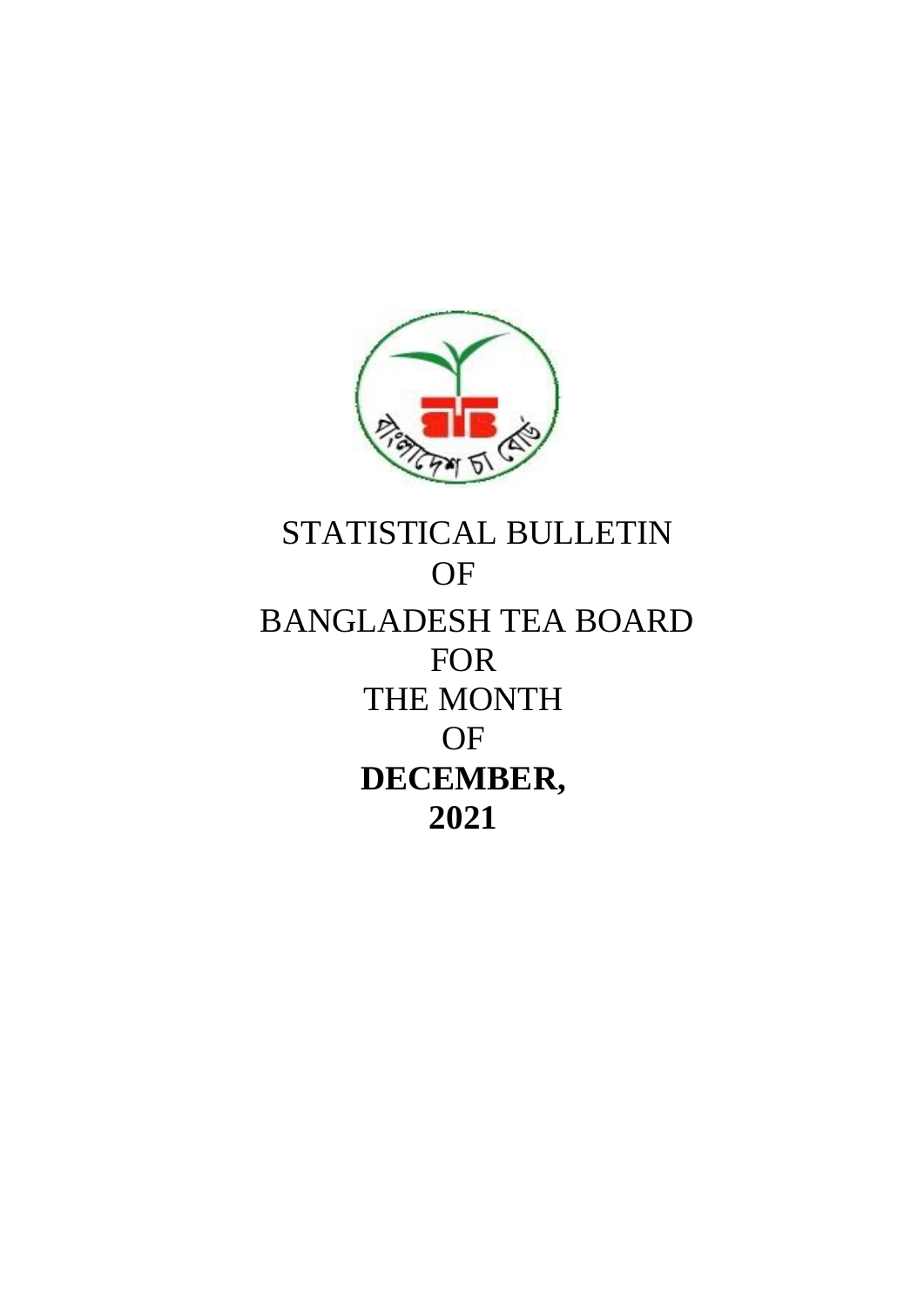## **MONTHLY STATISTICAL BULLETIN FOR THE MONTH OF DECEMBER , 2021**

## **TEA PRODUCTION, SALE, MARKET PRICE AND EXPORT**

(Quantity :'000'Kg)

(Value : '000'Tk)

(Av.Price : Tk. /Kg)

## **ANNUAL PRODUCTION**

| <b>YEAR</b>       | 2021  | 2020  | 2019  |
|-------------------|-------|-------|-------|
| PRODUCTION TARGET | 77780 | 75940 | 74140 |
| ACHIEVEMENT*      | 96506 | 86394 | 96069 |

\*Figure upto December, 2021

## **MONTH-WISE PRODUCTION**

|           |                           | <b>Production 2021</b>     |                           | <b>Production 2020</b>     |                        | <b>Production 2019</b> |
|-----------|---------------------------|----------------------------|---------------------------|----------------------------|------------------------|------------------------|
| Month     | During<br>the<br>$month*$ | $Up$ to<br>the<br>$month*$ | During<br>the<br>$month*$ | $Up$ to<br>the<br>$month*$ | During<br>the<br>month | Up to the<br>month     |
| January   | 286                       | 286                        | 175                       | 175                        | 495                    | 495                    |
| February  | 19                        | 305                        | 26                        | 201                        | 114                    | 609                    |
| March     | 1681                      | 1986                       | 1,625                     | 1,826                      | 1917                   | 2,526                  |
| April     | 3932                      | 5918                       | 2,365                     | 4,191                      | 6110                   | 8,636                  |
| May       | 6151                      | 12069                      | 8,655                     | 12,846                     | 7,645                  | 16,281                 |
| June      | 13354                     | 25423                      | 8,963                     | 21,809                     | 11,667                 | 27,948                 |
| July      | 12338                     | 37761                      | 12,178                    | 33,987                     | 11,104                 | 39,052                 |
| August    | 14387                     | 52148                      | 11,321                    | 45,308                     | 13,505                 | 52,557                 |
| September | 12607                     | 64755                      | 12,144                    | 57,452                     | 13,382                 | 65,939                 |
| October   | 14578                     | 79333                      | 11,486                    | 68,938                     | 13,407                 | 79,346                 |
| November  | 10241<br>89574            |                            | 10,495                    | 79,433                     | 10,300                 | 89,646                 |
| December* | 6932                      | 96506                      | 6,961                     | 86,394                     | 6,423                  | 96,069                 |

\* figure December-2021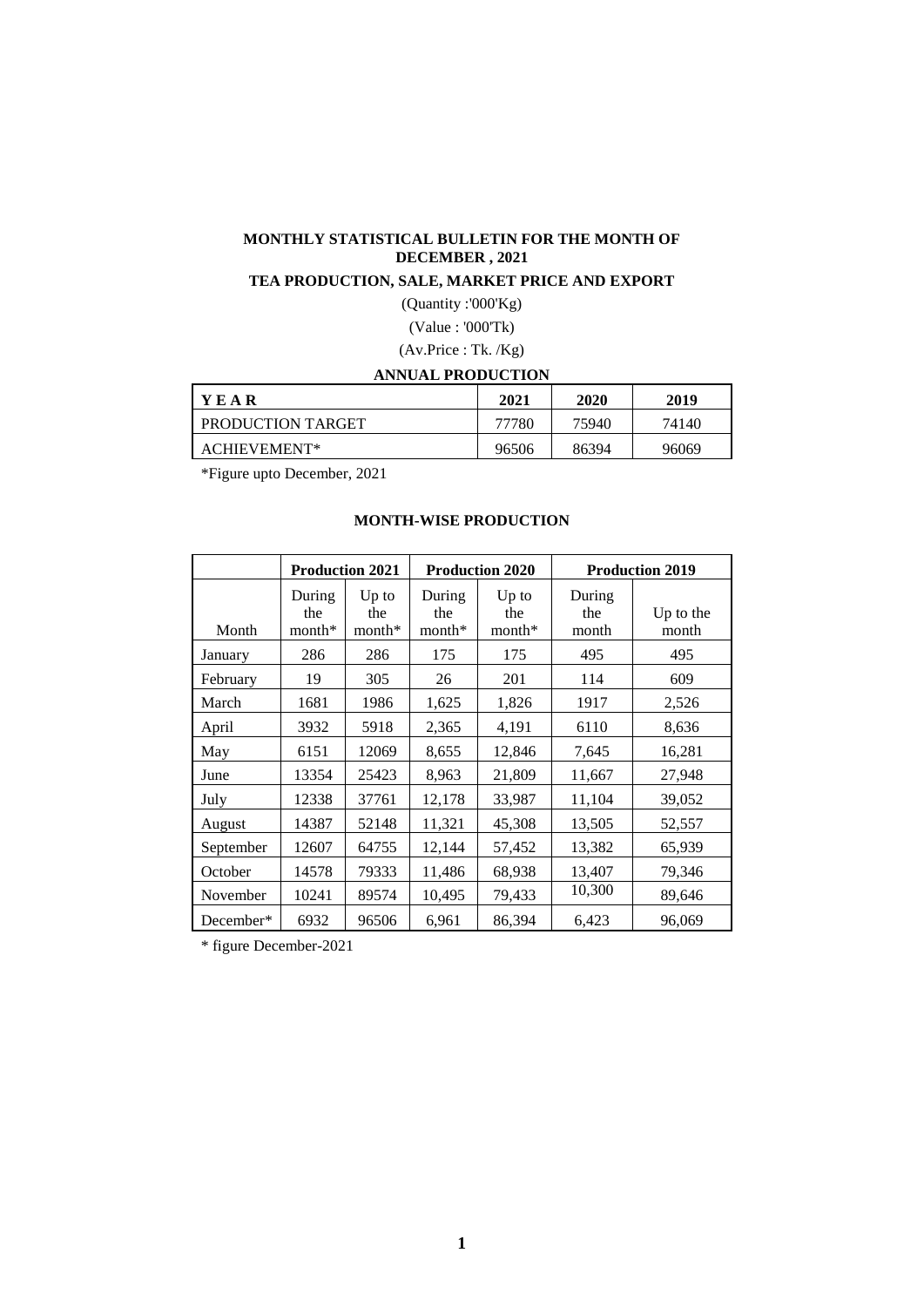## **CHITTAGONG AUCTION (AUCTION SEASON) SALE**

## **STATEMENT OF CST & OST**

( Quantity : '000' Kg)

( Value : '000' TK)

#### (Av. Price : Tk/Kg)

|             |       |              |     |                      | OLD & CURRENT SEASON TEA |              | OLD & CURRENT SEASON TEA |           |     |                        |       |           |  |  |
|-------------|-------|--------------|-----|----------------------|--------------------------|--------------|--------------------------|-----------|-----|------------------------|-------|-----------|--|--|
|             |       |              |     | (For December, 2021) |                          |              |                          |           |     | (Up to December, 2021) |       |           |  |  |
| Year        |       | <b>CST</b>   |     | <b>OST</b>           | Total                    |              | <b>CST</b>               |           |     | <b>OST</b>             | Total |           |  |  |
|             | Qty   | Av.<br>Price | Qty | Av.<br>Price         | Qty                      | Av.<br>Price | Qty                      | Av. Price | Qty | Av.<br>Price           | Qty   | Av. Price |  |  |
|             | 2     |              | 4   | 5                    | 6                        |              | 8                        | 9         | 10  | 11                     | 12    | 13        |  |  |
| 2021-22     | 9283  | 185          | 3   | 95                   | 9286                     | 185          | 69586                    | 198       | 251 | 159                    | 69837 | 197       |  |  |
| $2020 - 21$ | 9495  | 191          | 13  | 126                  | 9508                     | 191          | 62962                    | 188       | 444 | 113                    | 63406 | 187       |  |  |
| $2019 - 20$ | 10241 | 168          | 30  | 96                   | 10271                    | 168          | 68436                    | 190       | 363 | 80                     | 68799 | 190       |  |  |

NOTE : CST represents current season tea & OST represents old season tea.

## **EXPORT & INTERNAL ACCOUNT**

|             |       |                  |                          |                          | During the month December, 2021 |         | Up to the month December, 2021 |          |                   |       |       |          |  |
|-------------|-------|------------------|--------------------------|--------------------------|---------------------------------|---------|--------------------------------|----------|-------------------|-------|-------|----------|--|
| Year        |       | Internal Account |                          | Export<br>Account        | Total                           |         | Internal Account               |          | Export<br>Account |       | Total |          |  |
|             | Qty.  | Value            | Qty.                     | Value                    | Value<br>Qty.                   |         | Qty.                           | Value    | Qty.              | Value | Qty.  | Value    |  |
|             | 2     | 3                | 4                        | 5                        | 7<br>6                          |         | 8                              | 9        | 10                | 11    | 12    | 13       |  |
| 2021-22     | 9286  | 1722169          | $\overline{\phantom{0}}$ | $\overline{\phantom{0}}$ | 9286                            | 1722169 | 69813                          | 13787671 | 24                | 4875  | 69837 | 13792546 |  |
| $2020 - 21$ | 9485  | 1812246          | 23                       | 5040                     | 9508<br>1817286                 |         | 63271                          | 11839654 | 135               | 26878 | 63406 | 11866532 |  |
| $2019 - 20$ | 10114 | 1709054          | 157                      | 14850                    | 10271                           | 1723904 | 68628                          | 12537580 | 171               | 17854 | 68799 | 12555434 |  |

## **EXPORT BY MODE**

| Mode of Tea<br><b>Export</b>                         |                      | <b>Export during the</b><br><b>Month December, 2021</b> |          | <b>Cumulative</b><br><b>Export up to</b><br>December, 2021-<br>22 |          | <b>Export during the</b><br><b>Month December, 2020</b> | <b>Cumulative</b><br><b>Export up to</b><br>December, 2020-<br>21 |                       |  |
|------------------------------------------------------|----------------------|---------------------------------------------------------|----------|-------------------------------------------------------------------|----------|---------------------------------------------------------|-------------------------------------------------------------------|-----------------------|--|
|                                                      | Qty                  | Value (FOB)                                             | Qty      | <b>Value</b><br>(FOB)                                             | Qty      | Value (FOB)                                             | Qty                                                               | <b>Value</b><br>(FOB) |  |
| 1                                                    | $\mathbf{2}$         | 5<br>3<br>7<br>6<br>4                                   |          | 8                                                                 | 9        |                                                         |                                                                   |                       |  |
| Export from<br>Chittagong<br><b>Auction Purchase</b> |                      | 203                                                     |          | 39940                                                             | 6        | 2348                                                    | 634                                                               | 115099                |  |
| Export under<br>direct Negotiation                   | 36                   | 14006                                                   | 110      | 46797                                                             | 42       | 17084                                                   | 241                                                               | 49842                 |  |
| <b>Others</b>                                        | $\Omega$<br>$\Omega$ |                                                         | $\Omega$ | $\theta$                                                          | $\Omega$ | $\Omega$                                                | $\Omega$                                                          | $\Omega$              |  |
| TOTAL                                                | 36<br>14006          |                                                         | 313      | 86737                                                             | 48       | 19432                                                   | 875                                                               | 164941                |  |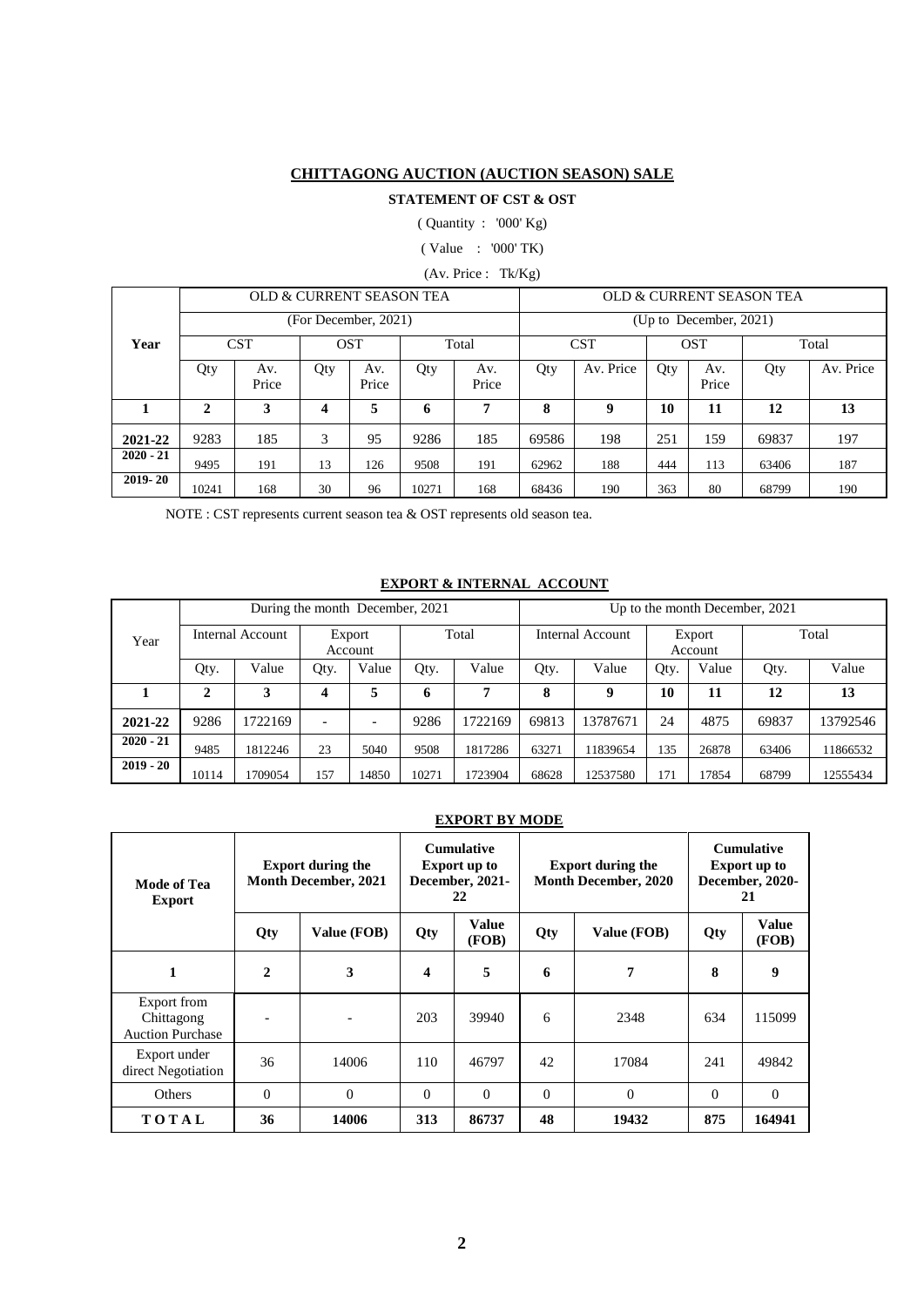## **COUNTRY-WISE IMPORT UPTO DECEMBER, 2021**

|                        |                       |                         | During the month December' 2021 |                              |             | <b>Import up to December' 2021</b> |                         |                         |                              |                      |  |  |
|------------------------|-----------------------|-------------------------|---------------------------------|------------------------------|-------------|------------------------------------|-------------------------|-------------------------|------------------------------|----------------------|--|--|
| Name of<br>the Country | Green<br>Tea<br>(Qty) | Instant<br>Tea<br>(Qty) | Primium<br>Tea<br>(Qty)         | <b>Black</b><br>Tea<br>(Qty) | Total       | Green<br>Tea<br>(Qty)              | Instant<br>Tea<br>(Qty) | Primium<br>Tea<br>(Qty) | <b>Black</b><br>Tea<br>(Qty) | Total                |  |  |
|                        | $\mathbf{1}$          | $\mathbf 2$             | $\mathbf{3}$                    | $\overline{\mathbf{4}}$      | $1+2+3+4=5$ | 6                                  | $\pmb{7}$               | 8                       | $\boldsymbol{9}$             | $6 + 7 + 8 + 9 = 10$ |  |  |
| Afghanistan            |                       |                         |                                 |                              |             |                                    |                         |                         |                              |                      |  |  |
| Bahrain                |                       |                         |                                 |                              |             |                                    |                         |                         |                              |                      |  |  |
| China                  |                       |                         |                                 |                              |             | 35                                 |                         |                         |                              | 35                   |  |  |
| Digibouti              |                       |                         |                                 |                              |             |                                    |                         |                         |                              |                      |  |  |
| France                 |                       |                         |                                 |                              |             |                                    |                         |                         |                              |                      |  |  |
| Germany                |                       |                         |                                 |                              |             |                                    |                         |                         |                              |                      |  |  |
| Ghana                  |                       |                         |                                 |                              |             |                                    |                         |                         |                              |                      |  |  |
| Greece                 |                       |                         |                                 |                              |             |                                    |                         |                         |                              |                      |  |  |
| India                  |                       |                         |                                 |                              |             |                                    |                         |                         |                              |                      |  |  |
| Iran                   |                       |                         |                                 |                              |             |                                    |                         |                         |                              |                      |  |  |
| Japan                  |                       |                         |                                 |                              |             |                                    |                         |                         |                              |                      |  |  |
| Kazakhstan             |                       |                         |                                 |                              |             |                                    |                         |                         |                              |                      |  |  |
| Kenya                  |                       |                         |                                 |                              |             |                                    |                         |                         | 590                          | 590                  |  |  |
| K.S.A.                 |                       |                         |                                 |                              |             |                                    |                         |                         |                              |                      |  |  |
| Kuwait                 |                       |                         |                                 |                              |             |                                    |                         |                         |                              |                      |  |  |
| Mauritus               |                       |                         |                                 |                              |             |                                    |                         |                         |                              |                      |  |  |
| Oman                   |                       |                         |                                 |                              |             |                                    |                         |                         |                              |                      |  |  |
| Pakistan               |                       |                         |                                 |                              |             |                                    |                         |                         |                              |                      |  |  |
| Poland                 |                       |                         |                                 |                              |             |                                    |                         |                         |                              |                      |  |  |
| Qatar                  |                       |                         |                                 |                              |             |                                    |                         |                         |                              |                      |  |  |
| Russia                 |                       |                         |                                 |                              |             |                                    |                         |                         |                              |                      |  |  |
| Thailand               |                       |                         |                                 |                              |             |                                    |                         |                         |                              |                      |  |  |
| Turkey                 |                       |                         |                                 |                              |             |                                    |                         |                         |                              |                      |  |  |
| U.A.E.                 |                       |                         |                                 |                              |             |                                    |                         |                         |                              |                      |  |  |
| U.K.                   |                       |                         |                                 |                              |             |                                    |                         |                         |                              |                      |  |  |
| Ukraine                |                       |                         |                                 |                              |             |                                    |                         |                         |                              |                      |  |  |
| <b>USA</b>             |                       |                         |                                 |                              |             |                                    |                         |                         |                              |                      |  |  |
| Malawi                 |                       |                         |                                 |                              |             |                                    |                         |                         |                              |                      |  |  |
| Others                 |                       |                         |                                 |                              |             |                                    |                         |                         |                              |                      |  |  |
| <b>Total</b>           |                       |                         |                                 |                              |             | 35                                 |                         |                         | 590                          | 625                  |  |  |

## (Quantity : '000' Kg)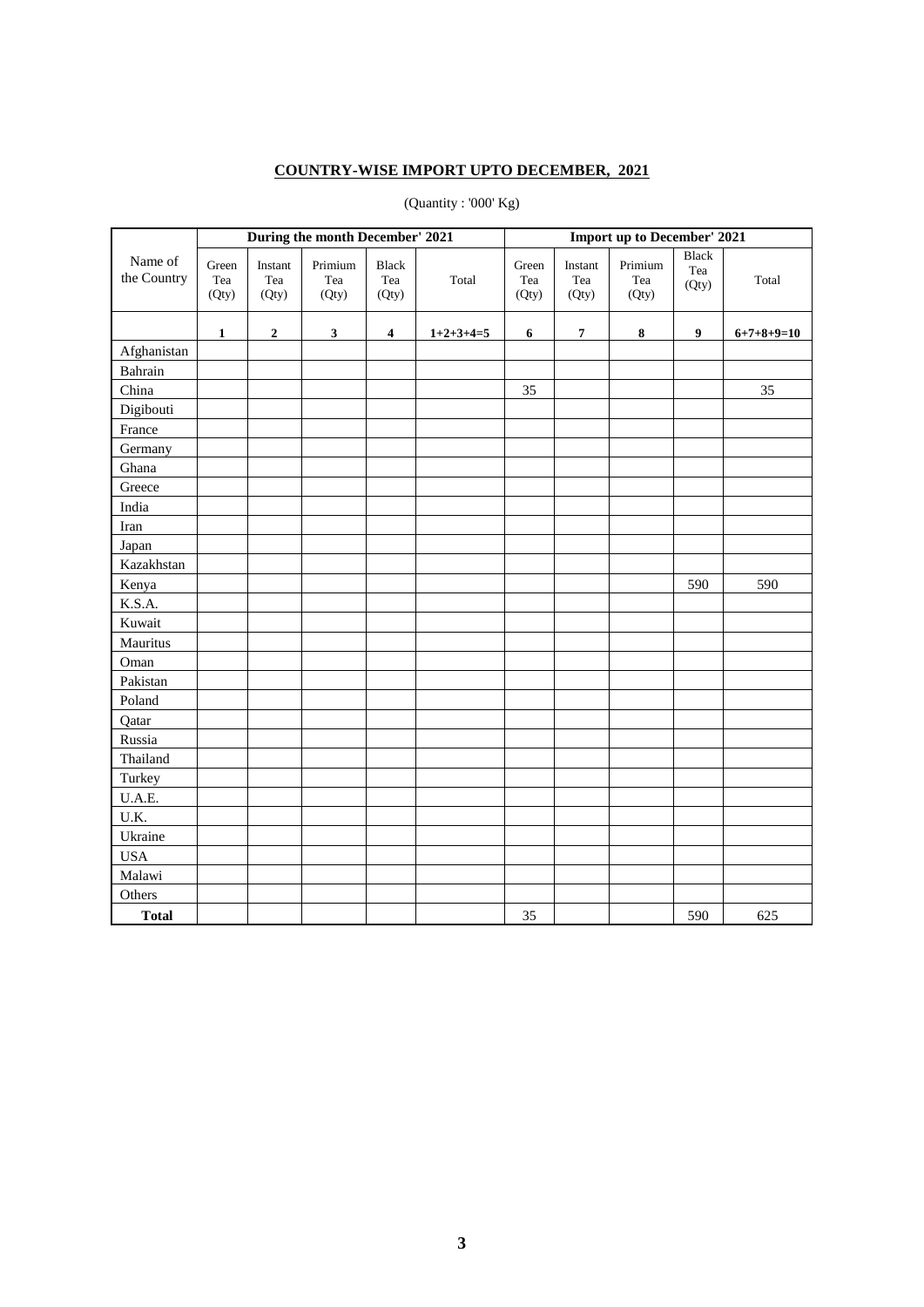## **EX-GARDEN SALE**

## **LOOSE TEA**

(Quantity :'000'Kg)

## (Value : '000'Tk) (Av.Price : Tk. /Kg) **Month Loose tea 2021-2022 2020-2021 2019-2020 Qty Av. Price** Qty Av. Price Qty | Av. Price July, 21 | 462 | 251.07 | 125 | 186.17 | 50 | 144.60 August, 21 | 224 | 219.43 | 149 | 177.77 | 83 | 195.00 September, 21 | 246 | 241.38 | 219 | 186.16 | 118 | 190 October, 21 | 340 | 213.59 | 203 | 178.52 | 193 | 183 November, 21 343 217.17 218 178.09 133 169 December,<br>21 387 204.96 223 175.25 97 182 January, 22 173 182.27 105 183.77 February, 22 | | | | | 156 | 184.75 | 60 | 178.41 March, 22 | | | | | | 149 | 198.67 | 44 | 184.96 April, 22 | | | 103 | 212.08 | 150 | 180.11 May, 22 | | | | 229 | 205.03 | 83 | 179.09 June, 22  $\vert$  340 220.39 137 172.06 **Total <sup>2002</sup> <sup>225</sup> <sup>2287</sup> 191.67 <sup>1253</sup> 179.44**

#### **VALUE ADDED (PACKET) TEA**

|                  |                          | Value Added (Packet) Tea |                          |                          |                |                          |  |  |  |  |  |  |  |
|------------------|--------------------------|--------------------------|--------------------------|--------------------------|----------------|--------------------------|--|--|--|--|--|--|--|
| <b>Month</b>     | 2021                     | 2020-                    |                          | 2019-2020                |                | 2018-2019                |  |  |  |  |  |  |  |
|                  | Qty                      | Av.<br>.Price            | Qty                      | Av.<br><b>Price</b>      | Qty            | <b>Av. Price</b>         |  |  |  |  |  |  |  |
| July             | $\overline{a}$           |                          |                          |                          |                |                          |  |  |  |  |  |  |  |
| August           | $\qquad \qquad -$        | -                        | $\overline{\phantom{a}}$ | $\overline{\phantom{a}}$ | -              | $\overline{\phantom{a}}$ |  |  |  |  |  |  |  |
| September        |                          |                          |                          |                          |                |                          |  |  |  |  |  |  |  |
| October          | $\qquad \qquad$          |                          |                          |                          |                |                          |  |  |  |  |  |  |  |
| November         | $\overline{a}$           |                          | ۰                        |                          | -              |                          |  |  |  |  |  |  |  |
| December         | $\overline{a}$           |                          | $\overline{\phantom{0}}$ |                          |                |                          |  |  |  |  |  |  |  |
| January          | $\overline{a}$           |                          | $\overline{\phantom{0}}$ |                          | $\overline{a}$ |                          |  |  |  |  |  |  |  |
| February         |                          |                          |                          |                          |                |                          |  |  |  |  |  |  |  |
| March            | $\overline{\phantom{a}}$ |                          | $\overline{\phantom{0}}$ |                          |                |                          |  |  |  |  |  |  |  |
| April            | $\overline{a}$           |                          |                          |                          |                |                          |  |  |  |  |  |  |  |
| $\overline{May}$ | $\qquad \qquad$          |                          | $\overline{\phantom{0}}$ |                          |                |                          |  |  |  |  |  |  |  |
| June             | $\overline{\phantom{0}}$ |                          | $\overline{\phantom{0}}$ |                          | -              |                          |  |  |  |  |  |  |  |
| <b>Total</b>     |                          |                          |                          |                          |                |                          |  |  |  |  |  |  |  |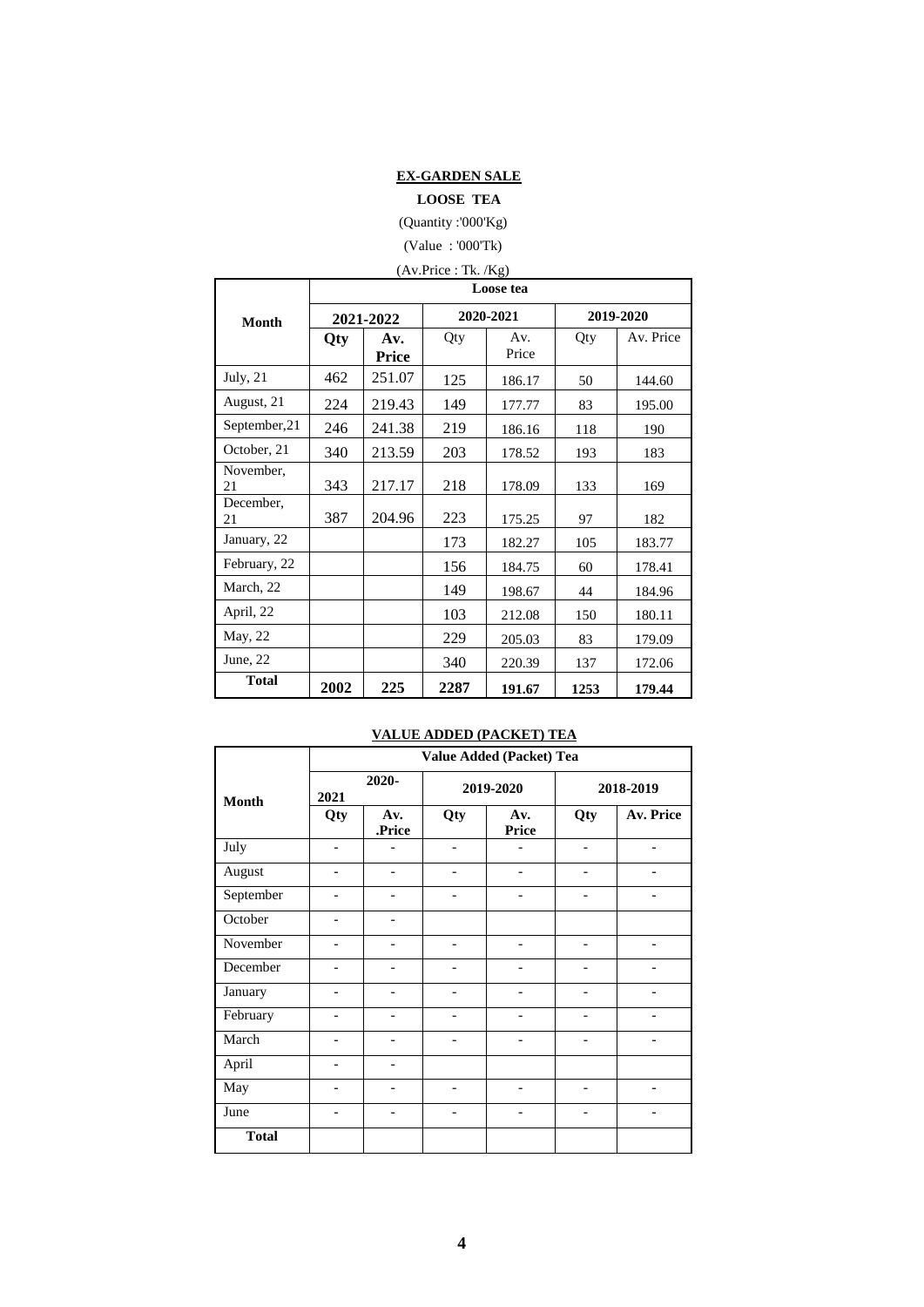## **EXPORT DURING DECEMBER' 2021**

## **COUNTRIES OF DESTINATION**

(Quantity : '000'Kg)

## (Value : '000'Tk)

## (Av. Price : Tk./Kg)

| <b>Export during December'2021</b> |                |                         |                         |                        |                |                        |  |  |  |  |  |  |  |
|------------------------------------|----------------|-------------------------|-------------------------|------------------------|----------------|------------------------|--|--|--|--|--|--|--|
|                                    |                | <b>Loose Tea</b>        |                         | <b>Packet Tea</b>      |                | <b>Total</b>           |  |  |  |  |  |  |  |
| Name of the<br>Country             | Qty.<br>(Kg)   | Value<br>(FOB)<br>(Tk)  | Qty.<br>(Kg)            | Value<br>(FOB)<br>(Tk) | Qty.<br>(Kg)   | Value<br>(FOB)<br>(Tk) |  |  |  |  |  |  |  |
| $\overline{\mathbf{1}}$            | $\overline{2}$ | $\overline{\mathbf{3}}$ | $\overline{\mathbf{4}}$ | $\overline{5}$         | $\overline{6}$ | 7                      |  |  |  |  |  |  |  |
| Afghanistan                        |                |                         |                         |                        |                |                        |  |  |  |  |  |  |  |
| Bahrain                            |                |                         |                         |                        |                |                        |  |  |  |  |  |  |  |
| China                              |                |                         |                         |                        |                |                        |  |  |  |  |  |  |  |
| France<br>Germany                  |                |                         |                         |                        |                |                        |  |  |  |  |  |  |  |
| Ghana                              |                |                         |                         |                        |                |                        |  |  |  |  |  |  |  |
| Greece                             |                |                         |                         |                        |                |                        |  |  |  |  |  |  |  |
| India                              |                |                         |                         |                        |                |                        |  |  |  |  |  |  |  |
| Japan                              |                |                         |                         |                        |                |                        |  |  |  |  |  |  |  |
| Kuwait                             |                |                         |                         |                        |                |                        |  |  |  |  |  |  |  |
| K.S.A                              |                |                         |                         |                        |                |                        |  |  |  |  |  |  |  |
| Malaysia                           |                |                         |                         |                        |                |                        |  |  |  |  |  |  |  |
| Mauritus                           |                |                         |                         |                        |                |                        |  |  |  |  |  |  |  |
| Oman                               |                |                         |                         |                        |                |                        |  |  |  |  |  |  |  |
| Pakistan                           | 20             | 8437                    |                         |                        | 20             | 8437                   |  |  |  |  |  |  |  |
| Poland                             |                |                         |                         |                        |                |                        |  |  |  |  |  |  |  |
| Qatar                              |                |                         |                         |                        |                |                        |  |  |  |  |  |  |  |
| Solomon<br>Islands                 |                |                         |                         |                        |                |                        |  |  |  |  |  |  |  |
| Thailand                           |                |                         |                         |                        |                |                        |  |  |  |  |  |  |  |
| Turkey                             |                |                         |                         |                        |                |                        |  |  |  |  |  |  |  |
| U.A.E.                             |                |                         |                         |                        |                |                        |  |  |  |  |  |  |  |
| U.K                                |                |                         |                         |                        |                |                        |  |  |  |  |  |  |  |
| U.S.A.                             |                |                         | 16                      | 5569                   | 16             | 5569                   |  |  |  |  |  |  |  |
| <b>TOTAL</b>                       | 20             | 8437                    | 16                      | 5569                   | 36             | 14006                  |  |  |  |  |  |  |  |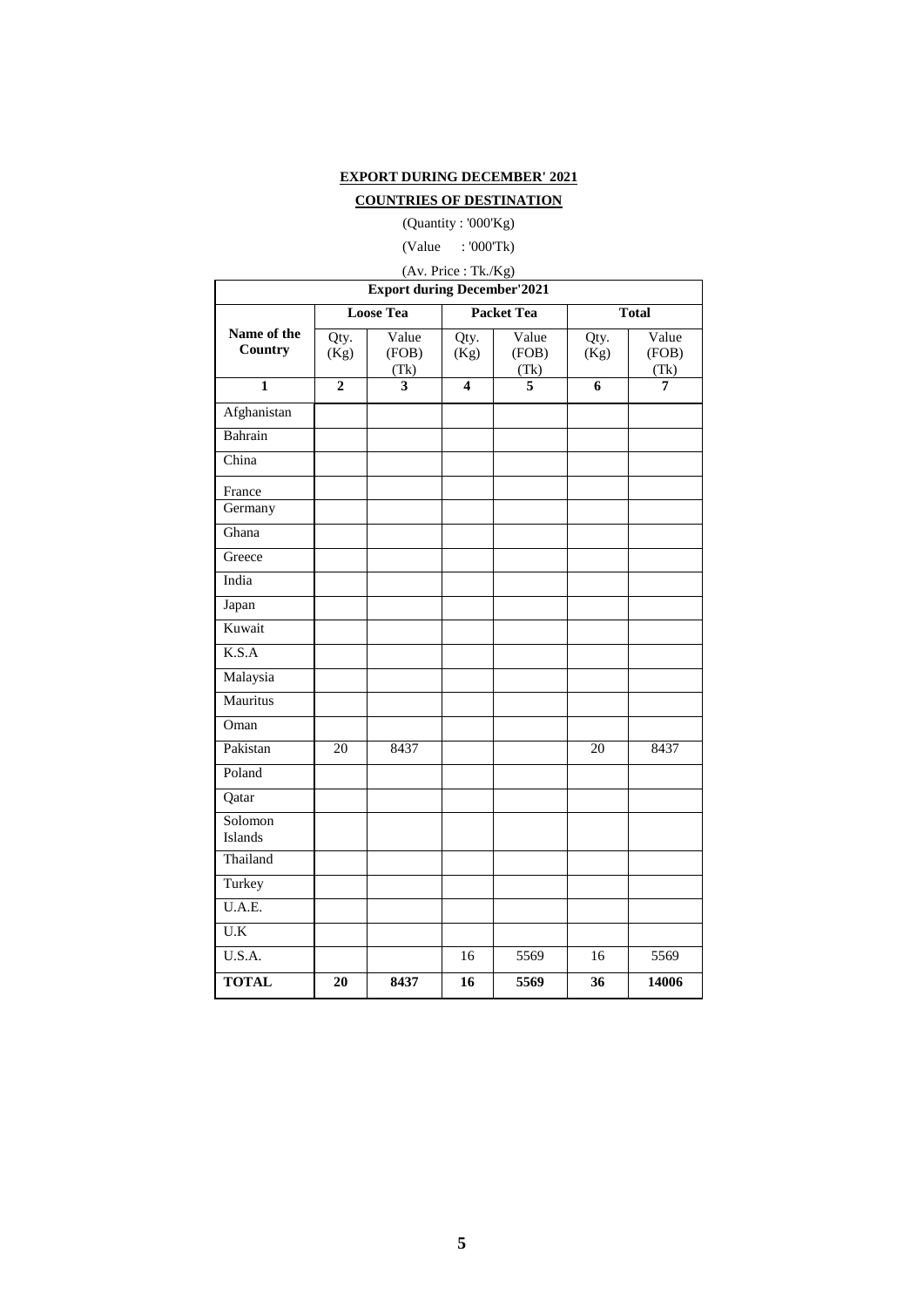## **EXPORT DURING DECEMBER' 2020**

# **COUNTRIES OF DESTINATION**

(Quantity :'000'Kg)

(Value : '000'Tk)

# (Av.Price : Tk. /Kg)

| <b>Export during December'20</b> |              |                |                         |                |                |                |  |  |  |  |  |  |
|----------------------------------|--------------|----------------|-------------------------|----------------|----------------|----------------|--|--|--|--|--|--|
| Name of the                      |              | Loose Tea      |                         | Packet Tea     |                | Total          |  |  |  |  |  |  |
| Country                          | Qty.         | Value<br>(FOB) | Qty.                    | Value<br>(FOB) | Qty.           | Value<br>(FOB) |  |  |  |  |  |  |
| 1                                | $\mathbf{2}$ | 3              | $\overline{\mathbf{4}}$ | 5              | 6              | 7              |  |  |  |  |  |  |
| Afghanistan                      |              |                |                         |                |                |                |  |  |  |  |  |  |
| Australia                        |              |                |                         |                |                |                |  |  |  |  |  |  |
| Bahrain                          |              |                |                         |                |                |                |  |  |  |  |  |  |
| China                            |              |                |                         |                |                |                |  |  |  |  |  |  |
| Canada                           |              |                |                         |                |                |                |  |  |  |  |  |  |
| France                           |              |                |                         |                |                |                |  |  |  |  |  |  |
| Germany                          |              |                |                         |                |                |                |  |  |  |  |  |  |
| Ghana                            |              |                |                         |                |                |                |  |  |  |  |  |  |
| Greece                           |              |                | $\overline{4}$          | 1504           | $\overline{4}$ | 1504           |  |  |  |  |  |  |
| Italy                            |              |                |                         |                |                |                |  |  |  |  |  |  |
| India                            |              |                |                         |                |                |                |  |  |  |  |  |  |
| Japan                            |              |                |                         |                |                |                |  |  |  |  |  |  |
| Kuwait                           |              |                |                         |                |                |                |  |  |  |  |  |  |
| K.S.A                            |              |                |                         |                |                |                |  |  |  |  |  |  |
| Mauritus                         |              |                |                         |                |                |                |  |  |  |  |  |  |
| Malaysia                         |              |                |                         |                |                |                |  |  |  |  |  |  |
| Oman                             |              |                |                         |                |                |                |  |  |  |  |  |  |
| Pakistan                         | 19           | 8180           |                         |                | 19             | 8180           |  |  |  |  |  |  |
| Poland                           |              |                |                         |                |                |                |  |  |  |  |  |  |
| Qatar                            |              |                |                         |                |                |                |  |  |  |  |  |  |
| Thailand                         |              |                |                         |                |                |                |  |  |  |  |  |  |
| Turkey                           |              |                |                         |                |                |                |  |  |  |  |  |  |
| U.A.E.                           |              |                |                         |                |                |                |  |  |  |  |  |  |
| $\overline{U.K}$                 |              |                |                         |                |                |                |  |  |  |  |  |  |
| <b>USA</b>                       |              |                | 23                      | 8904           | 23             | 8904           |  |  |  |  |  |  |
| Switzerland                      |              |                |                         |                |                |                |  |  |  |  |  |  |
| <b>Brunei</b>                    |              |                |                         |                |                |                |  |  |  |  |  |  |
| Cyprus                           |              |                |                         |                |                |                |  |  |  |  |  |  |
|                                  |              |                | $\sqrt{2}$              | 844            | $\overline{c}$ | 844            |  |  |  |  |  |  |
| <b>TOTAL</b>                     | 19           | 8180           | 29                      | 11252          | 48             | 19432          |  |  |  |  |  |  |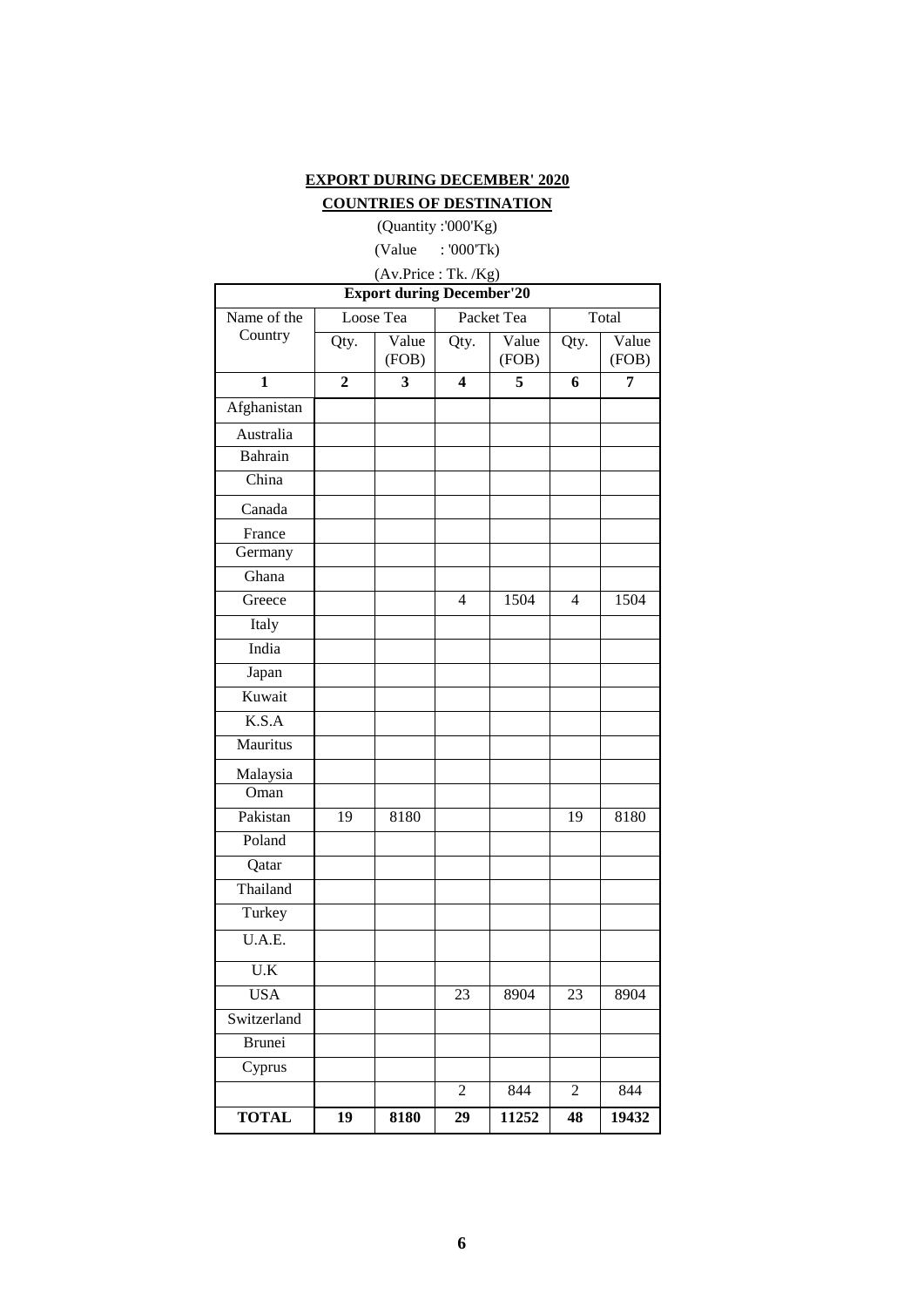## **COUNTRY-WISE EXPORT UPTO DECEMBER, 2021 -22 AND 2020-21**

(Quantity : '000' Kg)

(Value : '000' Tk)

|                 | (Av. Price: Tk. /Kg) |                                  |                |               |                  |       |     |           |                |                                  |                |         |
|-----------------|----------------------|----------------------------------|----------------|---------------|------------------|-------|-----|-----------|----------------|----------------------------------|----------------|---------|
| Name of the     |                      | Export up to December, 2021 - 22 |                |               |                  |       |     |           |                | Export up to December, 2020 - 21 |                |         |
| Country         |                      | Loose Tea                        |                | Packet<br>Tea |                  | Total |     | Loose Tea |                | Packet Tea                       |                | Total   |
|                 | Qty                  | Value                            | Qty            | Value         | Qty              | Value | Qty | Value     | Qty            | Value                            | Qty            | Value   |
| Afghanistan     |                      |                                  |                |               |                  |       |     |           |                |                                  |                |         |
| Australia       |                      |                                  |                |               |                  |       |     |           |                | 108                              |                | 108     |
| Bahrain         |                      |                                  |                |               |                  |       |     |           | $\mathbf{1}$   | 291                              | $\mathbf{1}$   | 291     |
| <b>Brunei</b>   |                      |                                  |                |               |                  |       |     |           | $\mathbf{1}$   | 588                              | $\mathbf{1}$   | 588     |
| Cyprus          |                      |                                  |                |               |                  |       |     |           | $\overline{4}$ | 1544                             | $\overline{4}$ | 1548    |
| Canada          |                      |                                  |                |               |                  |       |     |           | $\overline{c}$ | 735                              | 2              | 735     |
| China           |                      |                                  |                |               |                  |       |     |           |                |                                  |                |         |
| Djibouti        |                      |                                  |                |               |                  |       |     |           |                |                                  |                |         |
| Dubai           |                      |                                  |                |               |                  |       |     |           |                |                                  |                |         |
| France          |                      |                                  | 3              | 1109          | 3                | 1109  |     |           | $\mathbf{1}$   | 490                              | $\mathbf{1}$   | 490     |
| Germany         |                      |                                  |                |               |                  |       |     |           |                |                                  |                |         |
| Ghana           |                      |                                  |                |               |                  |       |     |           |                |                                  |                |         |
| Greece          |                      |                                  |                |               |                  |       |     |           | 8              | 2681                             | 8              | 2681    |
| Italy           |                      |                                  |                |               |                  |       |     |           | $\mathfrak{Z}$ | 1106                             | 3              | 1106    |
| India           |                      |                                  |                |               |                  |       |     |           |                | $8\,$                            |                | $\,8\,$ |
| Iran            |                      |                                  |                |               |                  |       |     |           |                |                                  |                |         |
| Japan           |                      |                                  | 8              | 2531          | $\,8\,$          | 2531  |     |           | $\mathfrak{2}$ | 500                              | 2              | 500     |
| Kazakhstan      |                      |                                  |                |               |                  |       |     |           |                |                                  |                |         |
| Kenya           |                      |                                  |                |               |                  |       |     |           |                |                                  |                |         |
| K.S.A.          |                      |                                  |                |               |                  |       |     |           | 14             | 4719                             | 14             | 4719    |
| Kuwait          |                      |                                  |                |               |                  |       |     |           | 22             | 6027                             | 22             | 6027    |
| Mauritus        |                      |                                  |                |               |                  |       |     |           | $\mathbf{1}$   | 433                              | $\mathbf{1}$   | 433     |
| Malaysia        |                      |                                  | $\mathfrak{2}$ | 1133          | $\boldsymbol{2}$ | 1133  |     |           |                | 34                               |                | 34      |
| Newzeland       |                      |                                  |                |               |                  |       |     |           |                |                                  |                |         |
| Oman            |                      |                                  |                |               |                  |       |     |           |                |                                  |                |         |
| Pakistan        | 58                   | 25119                            |                |               | 58               | 25119 | 464 | 67244     |                |                                  | 464            | 67244   |
| Poland          |                      |                                  |                |               |                  |       |     |           |                |                                  |                |         |
| Qatar           |                      |                                  |                |               |                  |       |     |           |                |                                  |                |         |
| Russia          |                      |                                  |                |               |                  |       |     |           |                |                                  |                |         |
| Solomon Islands |                      |                                  | $\overline{4}$ | 1248          | 4                | 1248  |     |           |                |                                  |                |         |
| Thailand        |                      |                                  |                |               |                  |       |     |           |                |                                  |                |         |
| Turkey          |                      |                                  |                |               |                  |       |     |           |                |                                  |                |         |
| $U.A.E.$        |                      |                                  | 180            | 30551         | 180              | 30551 |     |           | 300            | 58118                            | 300            | 58118   |
| U.K.            |                      |                                  |                |               |                  |       |     |           |                |                                  |                |         |
| Ukraine         |                      |                                  |                |               |                  |       |     |           |                |                                  |                |         |
| USA             |                      |                                  | 58             | 25046         | 58               | 25046 |     |           | 52             | 20315                            | 52             | 20315   |
| Switzerland     |                      |                                  |                |               |                  |       |     |           |                |                                  |                |         |
| others          |                      |                                  |                |               |                  |       |     |           |                |                                  |                |         |
| <b>Total</b>    | 58                   | 25119                            | 255            | 61618         | 313              | 86737 | 464 | 67244     | 411            | 97697                            | 875            | 164945  |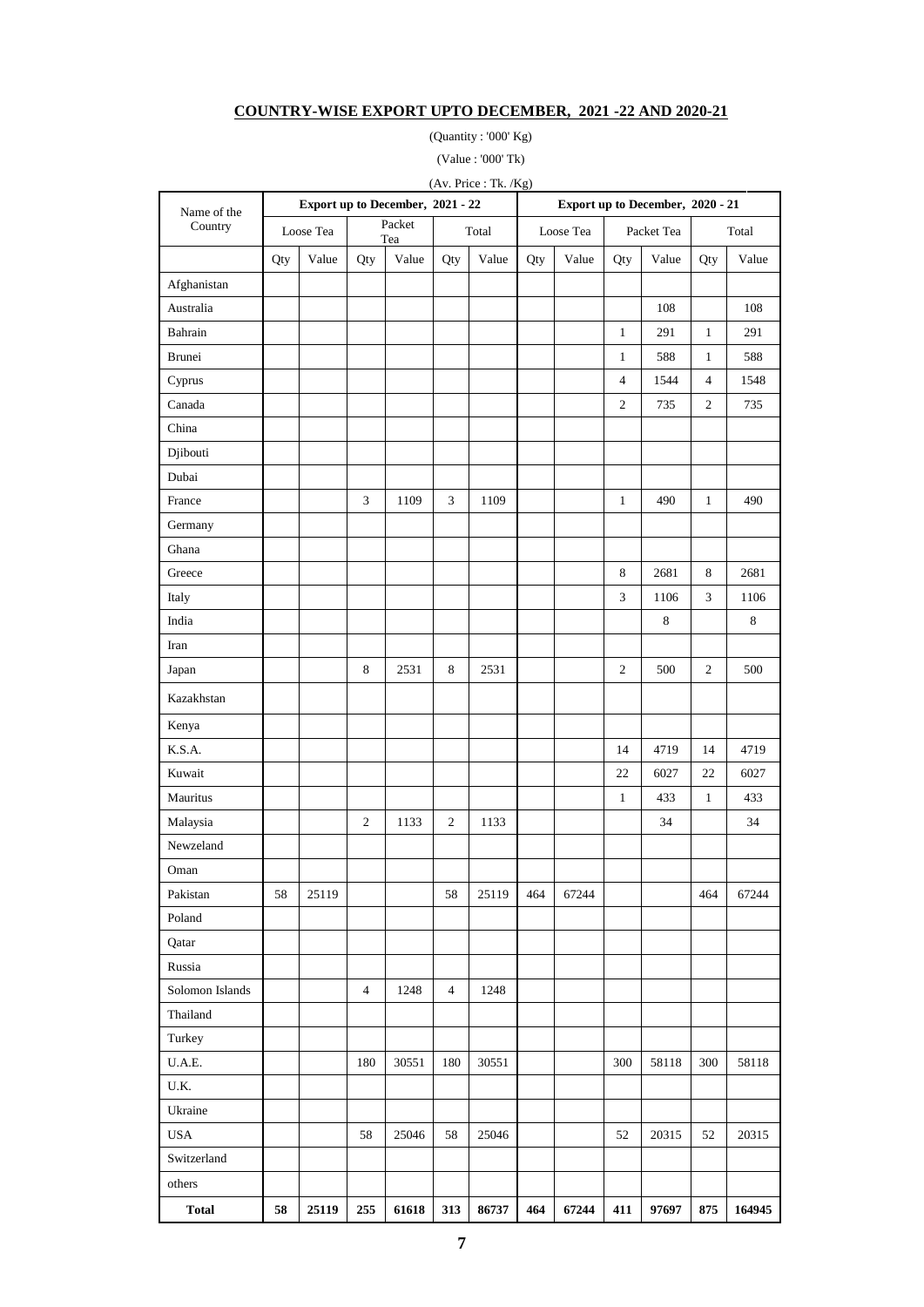## **EXPORTERS & EXPORT DURING AND UPTO DECEMBER, 2021-2022**

#### (Quantity : '000' Kg)

(Value : '000' Tk) (Av. Price : Tk./Kg

|                                      |                |               |                         | <b>Export During the month December, 2021</b> |     |               | Cumulative export up to the month |               |     |               |     |               |
|--------------------------------------|----------------|---------------|-------------------------|-----------------------------------------------|-----|---------------|-----------------------------------|---------------|-----|---------------|-----|---------------|
|                                      |                | Loose Tea     |                         | Packet Tea                                    |     | Total         |                                   | Loose Tea     |     | Packet Tea    |     | Total         |
| Name of the Exporters                | Qty            | Value<br>(Tk) | Qty                     | Value<br>(Tk)                                 | Qty | Value<br>(Tk) | Qty                               | Value<br>(Tk) | Qty | Value<br>(Tk) | Qty | Value<br>(Tk) |
|                                      |                | (FOB)         |                         | (FOB)                                         |     | (FOB)         |                                   | (FOB)         |     | (FOB)         |     | (FOB)         |
| $\mathbf{1}$                         | $\overline{2}$ | $\mathbf{3}$  | $\overline{\mathbf{4}}$ | $\sqrt{5}$                                    | 6   | $\pmb{7}$     | 8                                 | 9             | 10  | 11            | 12  | 13            |
| Abul Khair Consumer<br>Products Ltd. |                |               |                         |                                               |     |               |                                   |               | 180 | 30551         | 180 | 30551         |
| A.Kabir Ltd                          |                |               |                         |                                               |     |               |                                   |               |     |               |     |               |
| Azad Enterprise Ltd.                 |                |               |                         |                                               |     |               |                                   |               |     |               |     |               |
| <b>Ahmad Trading</b>                 |                |               |                         |                                               |     |               |                                   |               |     |               |     |               |
| The Consolidated Tea &<br>Lands      | 20             | 8437          |                         |                                               | 20  | 8437          | 58                                | 25119         |     |               | 58  | 25119         |
| Deundee Tea Co.Ltd                   |                |               |                         |                                               |     |               |                                   |               |     |               |     |               |
| DuncanBrothers(BD)<br>Ltd            |                |               |                         |                                               |     |               |                                   |               |     |               |     |               |
| EliteInternational Ltd               |                |               |                         |                                               |     |               |                                   |               |     |               |     |               |
| Haji Ahmed Brs.                      |                |               |                         |                                               |     |               |                                   |               |     |               |     |               |
| H.R.C.Syndicate Ltd.                 |                |               |                         |                                               |     |               |                                   |               |     |               |     |               |
| James Finlay P.L.C.                  |                |               |                         |                                               |     |               |                                   |               |     |               |     |               |
| Ispahani Tea Ltd.                    |                |               |                         |                                               |     |               |                                   |               | 6   | 3368          | 6   | 3368          |
| Monir Sha & Sons                     |                |               |                         |                                               |     |               |                                   |               |     |               |     |               |
| Haldavelly Tea Co. Ltd               |                |               |                         |                                               |     |               |                                   |               |     |               |     |               |
| Orion Tea Co.Ltd                     |                |               |                         |                                               |     |               |                                   |               | 17  | 6021          | 17  | 6021          |
| Shaw Wallace (BD)<br>Limited         |                |               |                         |                                               |     |               |                                   |               |     |               |     |               |
| Unilever (BD) Ltd.                   |                |               |                         |                                               |     |               |                                   |               |     |               |     |               |
| Kazi & Kazi T.E Ltd                  |                |               | 16                      | 5569                                          | 16  | 5569          |                                   |               | 51  | 21678         | 51  | 21678         |
| Meghna Tea co. Ltd                   |                |               |                         |                                               |     |               |                                   |               |     |               |     |               |
| M M Tea Estate Ltd.                  |                |               |                         |                                               |     |               |                                   |               |     |               |     |               |
| Tetly (ACI) BD. Ltd                  |                |               |                         |                                               |     |               |                                   |               |     |               |     |               |
| TOTAL                                | 20             | 8,437         | 16                      | 5,569                                         | 36  | 14,006        | 58                                | 25119         | 254 | 61619         | 313 | 86737         |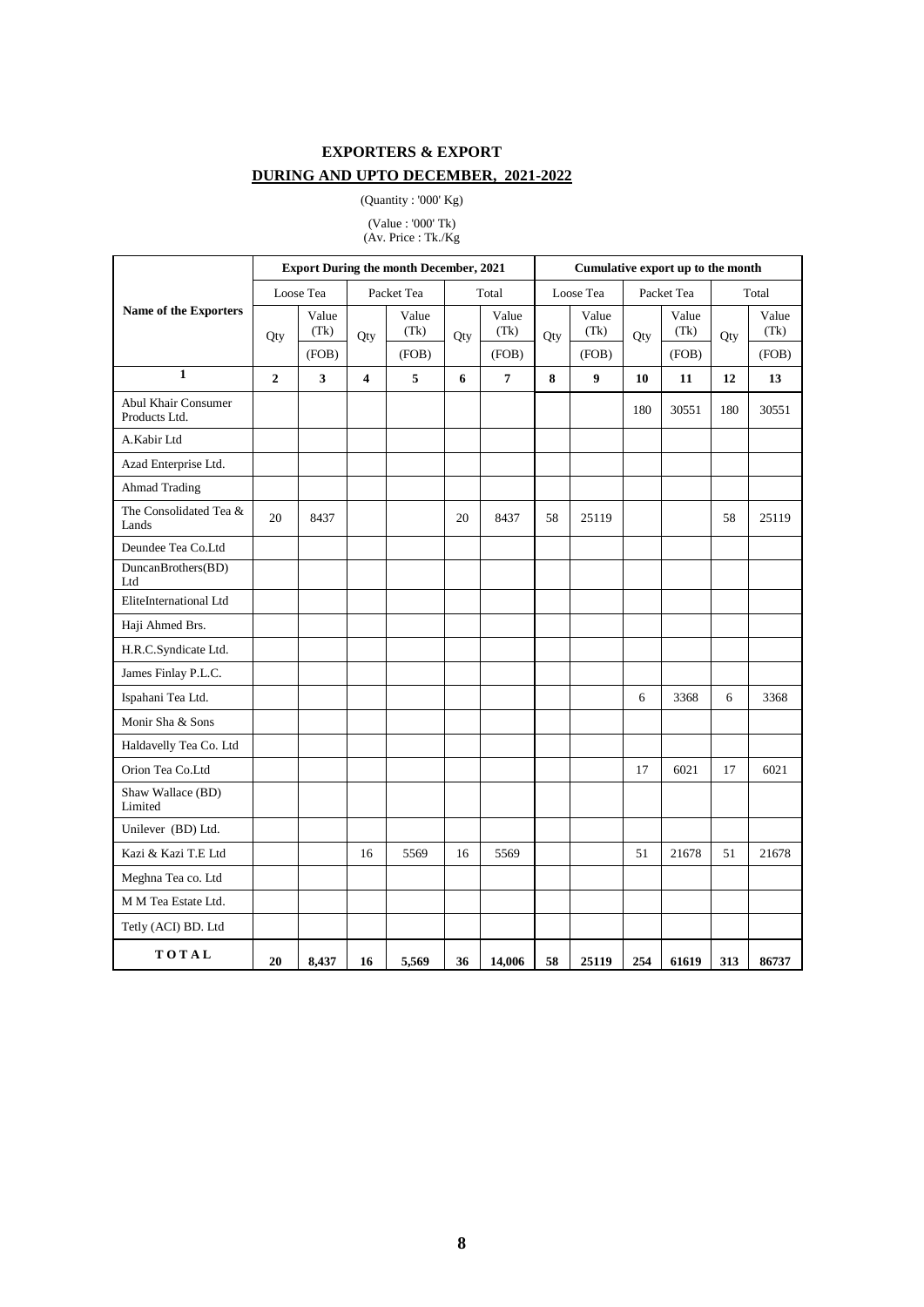## **COUNTRY-WISE EXPORT FOR 2021-2022 AND 2020-2021**

(Quantity : '000' Kg) (Value : '000' Tk)

(Av. Price : Tk. /Kg)

| Name of the        |     | Export For the year, 2021-2022 |                |              |                | Export For the year, 2020-2021 |                |                  |                |                   |                |              |
|--------------------|-----|--------------------------------|----------------|--------------|----------------|--------------------------------|----------------|------------------|----------------|-------------------|----------------|--------------|
| Country            |     | <b>Loose Tea</b>               | Packet Tea     |              |                | <b>Total</b>                   |                | <b>Loose Tea</b> |                | <b>Packet Tea</b> |                | <b>Total</b> |
|                    | Qty | <b>Value</b>                   | Qty            | <b>Value</b> | Qty            | <b>Value</b>                   | Qty            | <b>Value</b>     | Qty            | <b>Value</b>      | Qty            | <b>Value</b> |
| Afghanistan        |     |                                |                |              |                |                                |                |                  |                |                   |                |              |
| Australia          |     |                                |                |              |                |                                |                |                  |                | 108               |                | 108          |
| Bahrain            |     |                                |                |              |                |                                |                |                  | $\mathbf{1}$   | 291               | $\mathbf{1}$   | 291          |
| Brunei             |     |                                |                |              |                |                                |                |                  | $\mathbf{1}$   | 588               | $\mathbf{1}$   | 588          |
| Cyprus             |     |                                |                |              |                |                                |                |                  | $\overline{4}$ | 1544              | $\overline{4}$ | 1544         |
| Canada             |     |                                |                |              |                |                                |                |                  | $\sqrt{2}$     | 735               | $\mathfrak{2}$ | 735          |
| China              |     |                                |                |              |                |                                | $\overline{4}$ | 1034             |                |                   | $\overline{4}$ | 1034         |
| Djibouti           |     |                                |                |              |                |                                |                |                  |                |                   |                |              |
| Dubai              |     |                                |                |              |                |                                |                |                  |                |                   |                |              |
| France             |     |                                | 3              | 1109         | 3              | 1109                           |                |                  | $\mathbf{1}$   | 490               | $\mathbf{1}$   | 490          |
| Germany            |     |                                |                |              |                |                                |                |                  |                |                   |                |              |
| Ghana              |     |                                |                |              |                |                                |                |                  |                |                   |                |              |
| Greece             |     |                                |                |              |                |                                |                |                  | 8              | 2681              | 8              | 2681         |
| Italy              |     |                                |                |              |                |                                |                |                  | 3              | 1106              | 3              | 1106         |
| India              |     |                                |                |              |                |                                |                |                  |                | $\,8\,$           |                | 8            |
| Iran               |     |                                |                |              |                |                                |                |                  |                |                   |                |              |
| Japan              |     |                                | 8              | 2531         | $\,8\,$        | 2531                           | $\mathbf{1}$   | 363              | $\overline{2}$ | 500               | $\mathfrak{Z}$ | 863          |
| Kazakhstan         |     |                                |                |              |                |                                |                |                  |                |                   |                |              |
| Kenya              |     |                                |                |              |                |                                |                |                  |                |                   |                |              |
| K.S.A.             |     |                                |                |              |                |                                |                |                  | 17             | 6102              | 17             | 6102         |
| Kuwait             |     |                                |                |              |                |                                |                |                  | 44             | 11877             | 44             | 11877        |
| Mauritus           |     |                                |                |              |                |                                |                |                  | $\mathbf{1}$   | 433               | $\mathbf{1}$   | 433          |
| Malaysia           |     |                                | $\overline{c}$ | 1133         | $\mathfrak{2}$ | 1133                           |                |                  | $\mathbf{2}$   | 787               | $\overline{c}$ | 787          |
| Newzeland          |     |                                |                |              |                |                                |                |                  |                |                   |                |              |
| Oman               |     |                                |                |              |                |                                |                |                  |                |                   |                |              |
| Pakistan           | 58  | 25119                          |                |              | 58             | 25119                          | 513            | 88075            |                |                   | 513            | 88075        |
| Poland             |     |                                |                |              |                |                                |                |                  |                |                   |                |              |
| Qatar              |     |                                |                |              |                |                                |                |                  | $\mathbf{1}$   | 119               | $\mathbf{1}$   | 119          |
| Russia             |     |                                |                |              |                |                                |                |                  |                |                   |                |              |
| Solomon<br>Islands |     |                                | 4              | 1248         | 4              | 1248                           |                |                  |                |                   |                |              |
| Thailand           |     |                                |                |              |                |                                |                |                  |                |                   |                |              |
| Turkey             |     |                                |                |              |                |                                |                |                  |                |                   |                |              |
| U.A.E.             |     |                                | 180            | 30551        | 180            | 30551                          |                |                  | 552            | 104579            | 552            | 104579       |
| U.K.               |     |                                |                |              |                |                                |                |                  |                |                   |                |              |
| Ukraine            |     |                                |                |              |                |                                |                |                  |                |                   |                |              |
| USA                |     |                                | 58             | 25046        | 58             | 25046                          |                |                  | 85             | 34300             | 85             | 34300        |
| Switzerland        |     |                                |                |              |                |                                |                |                  | $\mathbf{1}$   | 416               | $\mathbf{1}$   | 416          |
| Others             |     |                                |                |              |                |                                |                |                  |                |                   |                |              |
| <b>Total</b>       | 58  | 25119                          | 255            | 61619        | 313            | 86737                          | 518            | 89472            | 725            | 166664            | 1243           | 256136       |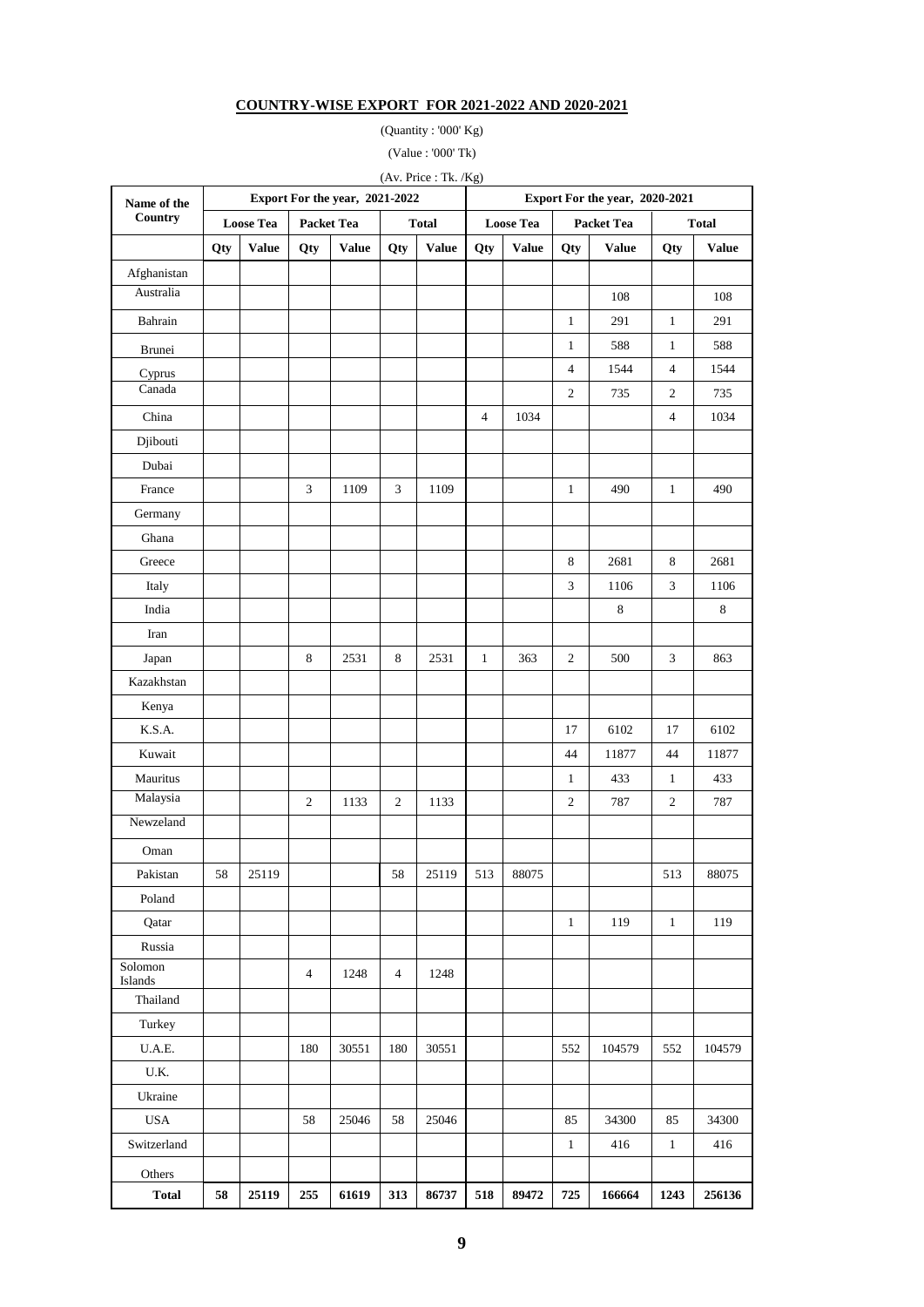## **EXPORTERS & EXPORT FOR 2021-22 AND 2020-21**

(Quantity : '000' Kg)

#### (Value : '000' Tk)

## (Av. Price : Tk. /Kg)

|                                     | <b>Export For the year 2021-22</b> |                       |                   |                       |              |                | <b>Export For the year 2020-21</b> |                       |                   |                       |                |                       |
|-------------------------------------|------------------------------------|-----------------------|-------------------|-----------------------|--------------|----------------|------------------------------------|-----------------------|-------------------|-----------------------|----------------|-----------------------|
|                                     | <b>Loose Tea</b>                   |                       | <b>Packet Tea</b> |                       | <b>Total</b> |                | <b>Loose Tea</b>                   |                       | <b>Packet Tea</b> |                       | <b>Total</b>   |                       |
| Name of the<br><b>Exporters</b>     | <b>Qty</b>                         | <b>Value</b><br>(FOB) | <b>Qty</b>        | <b>Value</b><br>(FOB) | Qty          | Value<br>(FOB) | Qty                                | <b>Value</b><br>(FOB) | <b>Qty</b>        | <b>Value</b><br>(FOB) | <b>Qty</b>     | <b>Value</b><br>(FOB) |
| Abul Khair Consumer<br>Products Ltd |                                    |                       | 180               | 30551                 | 180          | 30551          |                                    |                       | 540               | 94574                 | 540            | 94574                 |
| A.Kabir Ltd                         |                                    |                       |                   |                       |              |                |                                    |                       |                   |                       |                |                       |
| Azad Enterprise Ltd.                |                                    |                       |                   |                       |              |                |                                    |                       |                   |                       |                |                       |
| Ahmad Trading                       |                                    |                       |                   |                       |              |                |                                    |                       |                   |                       |                |                       |
| The Consolidated<br>Tea & Lands     | 58                                 | 25119                 |                   |                       | 58           | 25119          | 488                                | 85544                 |                   |                       | 488            | 85544                 |
| Deundee Tea Co.Ltd                  |                                    |                       |                   |                       |              |                |                                    |                       |                   |                       |                |                       |
| DuncanBrothers(BD)<br>Ltd           |                                    |                       |                   |                       |              |                |                                    |                       |                   |                       |                |                       |
| EliteInternational Ltd              |                                    |                       |                   |                       |              |                |                                    |                       |                   |                       |                |                       |
| Haji Ahmed Brs.                     |                                    |                       |                   |                       |              |                |                                    |                       |                   |                       |                |                       |
| H.R.C.Syndicate Ltd.                |                                    |                       |                   |                       |              |                |                                    |                       |                   |                       |                |                       |
| James Finlay P.L.C.                 |                                    |                       |                   |                       |              |                |                                    |                       |                   |                       |                |                       |
| Ispahani Tea Ltd.                   |                                    |                       | 7                 | 3368                  | 6            | 3368           |                                    |                       | 16                | 3292                  | 16             | 3292                  |
| Monir Sha & Sons                    |                                    |                       |                   |                       |              |                |                                    |                       |                   |                       |                |                       |
| Haldavelly Tea Co.<br>Ltd           |                                    |                       |                   |                       |              |                |                                    |                       |                   |                       |                |                       |
| Orion Tea Co.Ltd                    |                                    |                       | 17                | 6021                  | 17           | 6021           |                                    |                       | 98                | 37282                 | 98             | 37282                 |
| Shaw Wallace (BD)<br>Limited        |                                    |                       |                   |                       |              |                |                                    |                       |                   |                       |                |                       |
| Unilever (BD) Ltd.                  |                                    |                       |                   |                       |              |                |                                    |                       |                   |                       |                |                       |
| Kazi & Kazi T.E Ltd                 |                                    |                       | 51                | 21678                 | 51           | 21678          | $\mathbf{1}$                       | 363                   | 71                | 31508                 | 72             | 31871                 |
| Meghna Tea co. Ltd                  |                                    |                       |                   |                       |              |                | 25                                 | 2531                  |                   |                       | 25             | 2531                  |
| M M Tea Estate Ltd.                 |                                    |                       |                   |                       |              |                | $\overline{4}$                     | 1034                  |                   |                       | $\overline{4}$ | 1034                  |
| Tetly (ACI) BD. Ltd                 |                                    |                       |                   |                       |              |                |                                    |                       |                   | 8                     |                | 8                     |
| TOTAL                               | 58                                 | 25119                 | 255               | 61619                 | 313          | 86737          | 518                                | 89472                 | 725               | 166664                | 1243           | 256136                |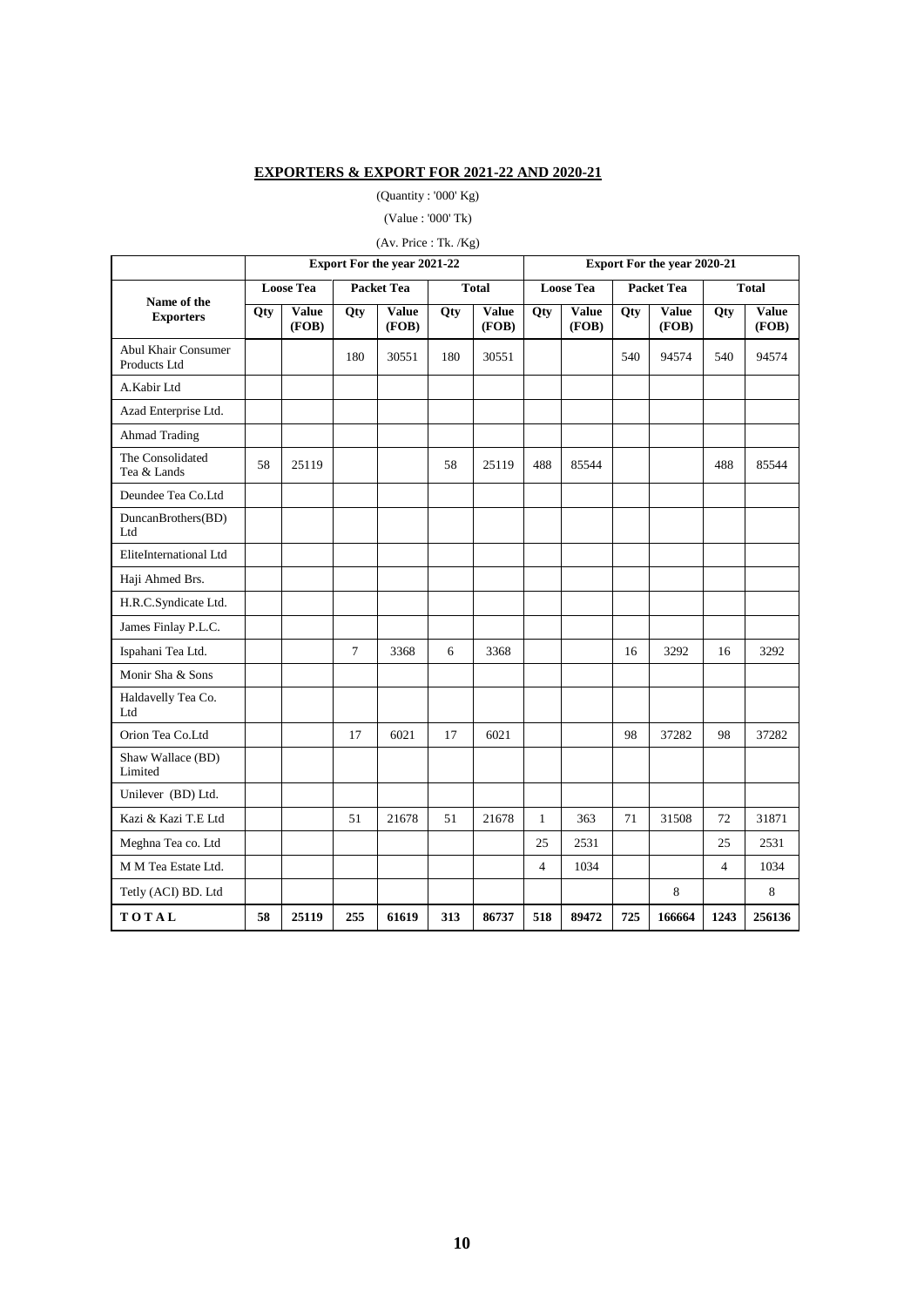## **ANNUAL EXPORT**

(Quantity : '000' Kg)

## (Value : 'US \$')

|                                          |            | <b>LOOSE TEA</b>                            |                                              |            | <b>VALUE ADDED TEA</b>               |                                       | <b>TOTAL</b> |                                      |                                                |  |
|------------------------------------------|------------|---------------------------------------------|----------------------------------------------|------------|--------------------------------------|---------------------------------------|--------------|--------------------------------------|------------------------------------------------|--|
| <b>Financial</b><br>Year (July<br>-June) | <b>QTY</b> | <b>AV.PRICE</b><br><b>PER</b><br>KG.(US \$) | <b>VALUE(IN</b><br><b>THOUSAND</b><br>(S \$) | <b>QTY</b> | <b>AV.PRICE</b><br>PER KG<br>$(US \$ | <b>VALUE(IN</b><br>THOUSAN)<br>(S \$) | <b>QTY</b>   | <b>AV.PRICE</b><br>PER KG<br>(US \$) | <b>VALUE(IN</b><br><b>THOUSAND</b><br>$US$ \$) |  |
| 2001-02                                  | 13,150     | 1.17                                        | 15,402                                       | 652        | 1.63                                 | 1,066                                 | 13,802       | 1.19                                 | 16,468                                         |  |
| 2002-03                                  | 11,193     | 1.19                                        | 13,270                                       | 973        | 1.84                                 | 1,792                                 | 12,166       | 1.24                                 | 15.062                                         |  |
| 2003-04                                  | 12,023     | 1.2                                         | 14,471                                       | 437        | 2.22                                 | 968                                   | 12,460       | 1.24                                 | 15,439                                         |  |
| 2004-05                                  | 12,019     | 1.24                                        | 14,844                                       | 337        | 2.15                                 | 725                                   | 12,356       | 1.26                                 | 15,569                                         |  |
| 2005-06                                  | 8,637      | 1.25                                        | 10.827                                       | 385        | 2.13                                 | 822                                   | 9,022        | 1.29                                 | 11.649                                         |  |
| 2006-07                                  | 4,350      | 1.18                                        | 5,115                                        | 478        | 2.3                                  | 1,101                                 | 4,828        | 1.29                                 | 6,216                                          |  |
| 2007-08                                  | 10,299     | $\overline{1.3}$                            | 13,350                                       | 499        | 2.37                                 | 1,183                                 | 10,798       | 1.35                                 | 14,533                                         |  |
| 2008-09                                  | 5,822      | 1.87                                        | 10,871                                       | 329        | 2.59                                 | 852                                   | 6,151        | 1.91                                 | 11,723                                         |  |
| 2009-10                                  | 1,777      | 2.18                                        | 3,879                                        | 300        | 3.02                                 | 906                                   | 2,077        | 2.30                                 | 4,785                                          |  |
| 2010-11                                  | 963        | 1.88                                        | 1,827                                        | 197        | 3.77                                 | 742                                   | 1,160        | 2.21                                 | 2,569                                          |  |
| 2011-12                                  | 1,495      | 1.61                                        | 2,414                                        | 116        | 3.44                                 | 399                                   | 1,611        | 1.75                                 | 2,813                                          |  |
| 2012-13                                  | 620        | 2.24                                        | 1,388                                        | 232        | 2.84                                 | 658                                   | 852          | 2.40                                 | 2,046                                          |  |
| $2013 - 14$                              | 1,542      | 1.37                                        | 2,113                                        | 224        | 3.37                                 | 754                                   | 1,766        | 1.62                                 | 2,867                                          |  |
| $2014 - 15$                              | 1,334      | 1.41                                        | 1,892                                        | 79         | 3.33                                 | 263                                   | 1,413        | 1.53                                 | 2,155                                          |  |
| $2015 - 16$                              | 38         | 3.71                                        | 141                                          | 438        | 3.24                                 | 1419                                  | 476          | 3.28                                 | 1560                                           |  |
| 2016-17                                  | 2164       | 1.70                                        | 3688                                         | 156        | 3.21                                 | 501                                   | 2,320        | 1.81                                 | 4189                                           |  |
| 2017-18                                  | 279        | 2.11                                        | 589                                          | 501        | 3.38                                 | 1691                                  | 780          | 2.92                                 | 2280                                           |  |
| 2018-19                                  | $\Omega$   | $\mathbf{0}$                                | $\overline{0}$                               | 636        | 3.87                                 | 2461                                  | 636          | 3.87                                 | 2461                                           |  |
| 2019-20                                  | 266        | 1.22                                        | 325                                          | 870        | 2.90                                 | 2522                                  | 1136         | 2.51                                 | 2847                                           |  |
| 2020-21                                  | 518        | 2.04                                        | 1056                                         | 725        | 2.71                                 | 1967                                  | 1243         | 2.43                                 | 3023                                           |  |
| 2021-22                                  | 58         | 5.02                                        | 293                                          | 254        | 2.83                                 | 720                                   | 313          | 3.24                                 | 1013                                           |  |

**up to** 

**December, 2021**